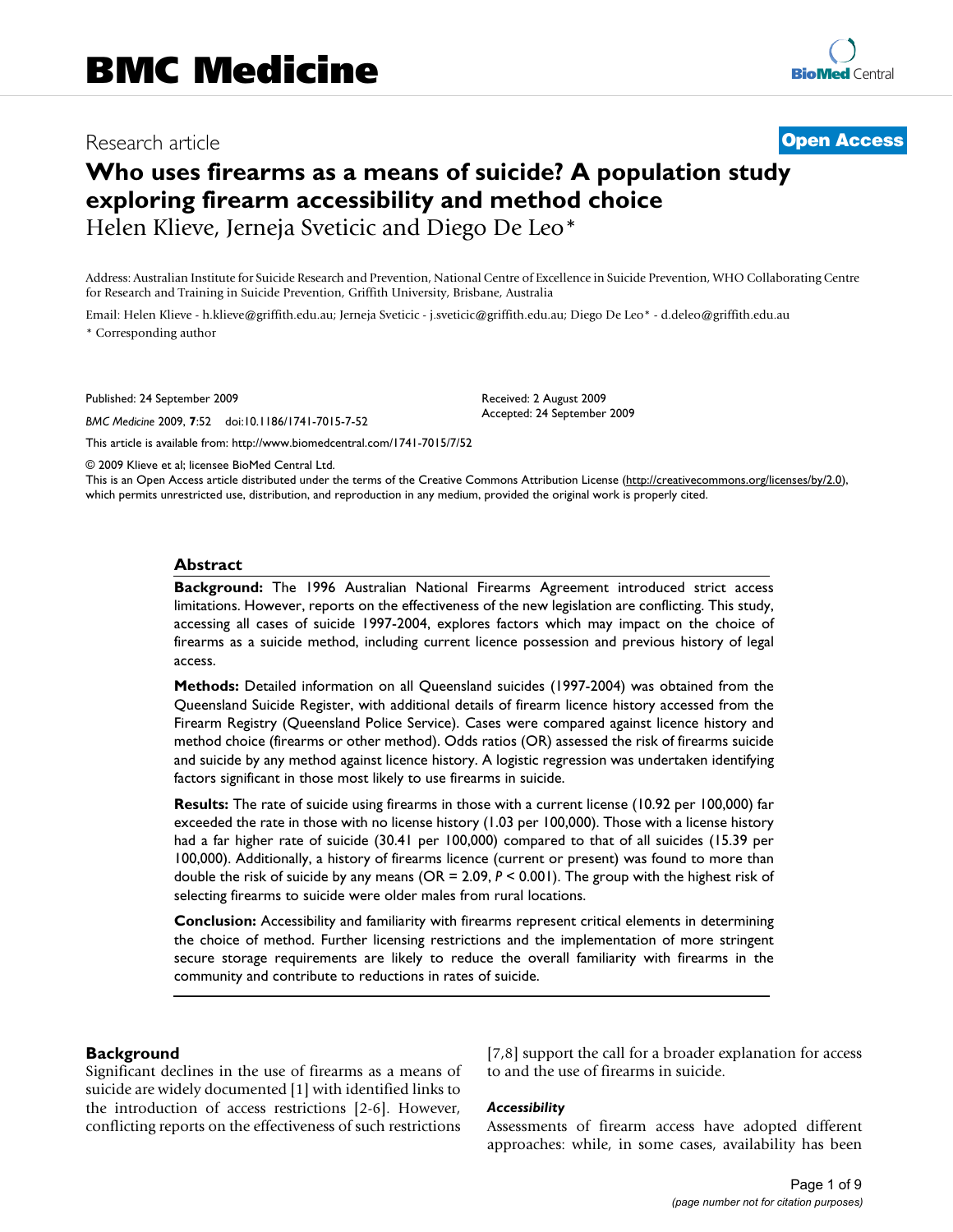measured directly by household surveys [9,10] or the number of gun licences [3], investigations have more often used proxy measures such as the number of purchased handguns [11], gun magazines subscriptions [12,13] or comparison of rates of firearms suicides [8]. Disparities between studies also exist with regard to the definition of 'access'. For example, Ikeda *et al*., using data from the USA Injury Control and Risk Survey, examined details of 5056 respondents who provided information on their firearms ownership and access. They reported that 313 (6.2%) respondents owned firearms but did not identify the possibility of rapid access to them, while 421 (8.3%) did not personally own firearms but could have rapid access to them, with women and members of ethnic minorities having the greatest representation in the latter group [14]. Similarly, Smith in the 2001 USA National Gun Policy Survey found that while only 24.1% of respondents personally owned a gun, 34.9% had a firearm within the household, with women again showing the greatest level of accessibility without ownership (at an almost three times the difference) [15].

Unlicensed access is particularly difficult to identify - this including firearms licensed to others, for example family members, and illegal and unlicensed weapons. One method by which these can be obtained is through the theft or purchase of stolen firearms. A 2005 to 2006 study on firearm theft in Australia reported 302 stolen firearms, mainly rifles in Queensland, with 7% of these being unregistered. Storage was identified as a major issue, with 22% of 'firearm only' thefts were from unsecured premises with a further 27% obtained by 'entry undetermined' [16].

## *Suicide risk*

While recognizing varying data quality, the majority of studies confirm the positive association between firearm access and increased firearm suicide risk [3,17,18], with the strongest relationship for those having firearms at home [1,19-23]. However, studies on the association between firearm access and the total suicide rates have not been completely conclusive. In fact, a number of investigations have found significant correlations between firearms accessibility and increased suicide rates  $[18, 19, 21, 22, 24, 25]$ , while others could not confirm that firearms availability in itself increases suicide rates [13,17,26].

In general, higher rates of firearm suicide were found in geographical areas with greater firearms ownership and less restrictive firearms law, most notably in the USA [22,27]. Rural and regional differences (i.e. areas outside cities) were also identified in Australia, with greater regional declines in rates of firearm suicide identified following the imposition of access restrictions, even if the rates continued to remain higher in the same areas [28].

#### *Method choice*

There have been widely reported successes in strategies restricting access to means of suicide, for example, after the detoxification of domestic gas [29] or placement of barriers on frequent sites of suicide by jumping [30]. In these cases, no substitutions were detected and the overall suicide rates were positively influenced, at least initially [17]. It has been suggested that means substitution has accounted for the decrease in suicide using firearms but increased the rate of suicide by hanging in Australia. However, a closer analysis of the data failed to confirm the substitution theory [31], but rather emphasised the need to consider more complex factors behind changes in the choice of method (e.g. social acceptability, change in attitudes, etc.).

The effect of 'instrumentality', which suggests that those with a strong propensity for one method would not seek a substitute [4,12], should also be noted. Links between demographic and psychological characteristics [32-34] and socio-cultural acceptability of certain suicide methods [35] are increasingly recognized (see the choice structuring model by Clarke and Lester [36]).

Using detailed data for each suicide case matched to its history of legal firearm possession adds to the current debate on the effectiveness of firearm restrictions in Australia [6,7,37]. It provides a unique method of examining the patterns underlying the choice of suicide methods for those with or without legal access to firearms and the associated suicide risk in these groups.

## **Methods**

Data on suicides in Queensland were accessed from the Queensland Suicide Register (QSR), a comprehensive database of suicide mortality data from 1990 to present day, which contains information derived from police reports on all suicides in Queensland (including autopsy and toxicology reports) [38]. The use of data from the QSR has continuing ethnical approval from the Griffith University Ethics Committee.

For this study, the analysis included all 'probable' or 'beyond reasonable doubt' cases of suicide during the years 1997-2004 (*n* = 4,469). Queensland population data, 2001, obtained from the Australian Institute of Health and Welfare [39] were used for the calculation of the rates. Table 1 provides details of licence possession and suicide incidences in Queensland.

In Australia, the possession of a firearm licence requires that applicants provide details of how the firearm will be used, including its use in farming activities. Therefore, it can be assumed that a current licence implies both familiarity and accessibility as a result of the need for specified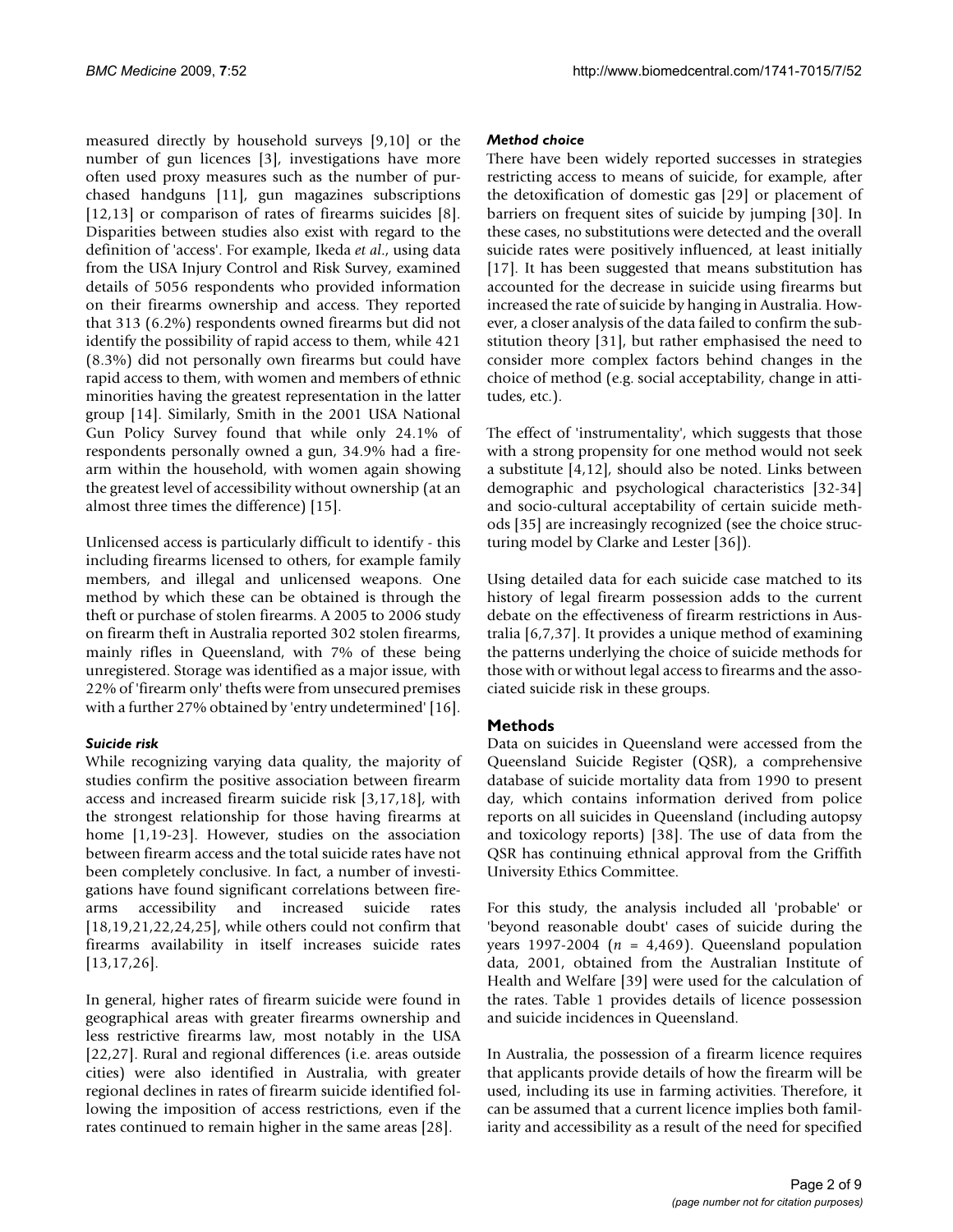#### **Table 1: Number of firearm licences and the incidence of suicide in Queensland, 2001.**

| Population         | 3,628,946 |
|--------------------|-----------|
| Number of suicides | 191,109   |
| By any method      | 505       |
| By firearms        | 60        |
| By hanging         | 234       |

(Sources: Queensland Suicide Register, State and Territories GRIM (general record of the incidence of mortality) Books, Queensland Firearms Registry.)

use and regular renewals of the licence. A data matching process, focused on the name, date of birth, age and address of the licence holder, was undertaken between the QSR and the Firearms Registry (Queensland Police Service), which identified the licence history of all suicide cases from 1997 onwards. Where partial matches occurred (for example, an unspecified birth date, a different address between the time of death and the application for the licence), an additional review of original the QSR file was undertaken.

Geographical location has been found to influence use of firearms in suicides [28]. The Accessibility/Remoteness Index of Australia (ARIA Index) provides a measure of the accessibility of regional localities [40]. An ARIA score was identified for each case, with scores between 0 and 3.51 defining Highly Accessible/Accessible localities such as major cities, specified as ARIA1, and scores greater than 3.51 defining Moderately Accessible, Remote or Very Remote localities, classed as ARIA2. Blood alcohol levels at death were accessed from toxicology reports.

## *Statistical analyses*

This study describes all known cases of suicide in Queensland with these matched against known licence possessions - thus describing the population of suicide cases in Queensland 1997-2004.

Descriptive analysis was used to compare the characteristics of those with a history of licence possession and the use of firearms in suicide firearms/other. The comparison of these groups provides a link between firearm accessibility and the chosen method. Rates of suicide were then used to document population differences by method used and availability of means, based on known licence history.

Odds ratios (OR) were used to assess the suicide probability, with confidence intervals and significance tests evaluated using Woolf's equation [41]. This analysis was conducted between familiarity with firearms by licence history and outcome (suicide or not). The proportion of the population who were familiar with firearms was estimated setting the number of people in Queensland who had a licence in 2001 ( $n = 191,109$ , accessed through the Queensland Firearms Registry) against the remainder of the 2001 general population ( $n = 3,437,837$ ). Finally, a logistic regression, with independent variables entered simultaneously, was conducted using predictors of holding a current licence, gender, age group, ARIA group, positive blood alcohol level and marital status. All statistical analyses were undertaken using SPSS Version 15. The twotailed significance was set at 5%.

# **Results**

Table 2 details the demographic features of suicide cases based on licence history and method choice (firearms or other). The characteristics of those with a current licence were, in most cases, very similar to those who used firearms as a method of suicide. Far more men had a licence (95.3%) than women, and men used firearms as a means of committing suicide more often than any other method (93.3%). There was also an obvious age difference in both licence possession and the method of suicide, as younger people were less likely to have a licence (2.4% to 11.2% for under 25 years and 65+ years, respectively) and less likely to use firearms as a means of committing suicide (7.6% to 23.5% for under 25 years and 65+ years, respectively).

Higher proportions of those with a current licence were married (54.7%, compared to 37.9% with no licence history) and lived in rural areas (29.1% classed as ARIA2, compared to 17.2% with no licence history). These patterns were similar when comparing those using firearms as a means of suicide to those using other methods - 47.4% were married (compared to 38.4%) and 30.8% lived in rural areas (compared to 16.6%). Finally, those without a licence history were slightly more likely to have a blood alcohol level of above 0.05 ppm than current licensees (29.1% and 23.5%, respectively), as were those who chose other suicide method compared to firearms suicides (28.8% and 24.3%, respectively). Those who had held a licence in the past were likely to be slightly older and less likely to be rurally located - only 21.8% were recorded as living in ARIA2, compared to 29.9% of current licensees.

Marked variations in the methods selected were observed in those who had a firearm licence history (Figure 1). Two hundred and eight-two people (1.03 per 100,000) who did not have a licence history used firearms as a means of suicide, which is a far lower rate than for those with a current (10.92 per 1000, 000) or past licence history (2.94 per 100,000). The rate of all suicides by those with a licence history was 30.41 per 100,000, almost double the rate of 15.39 per 100,000 for all suicides.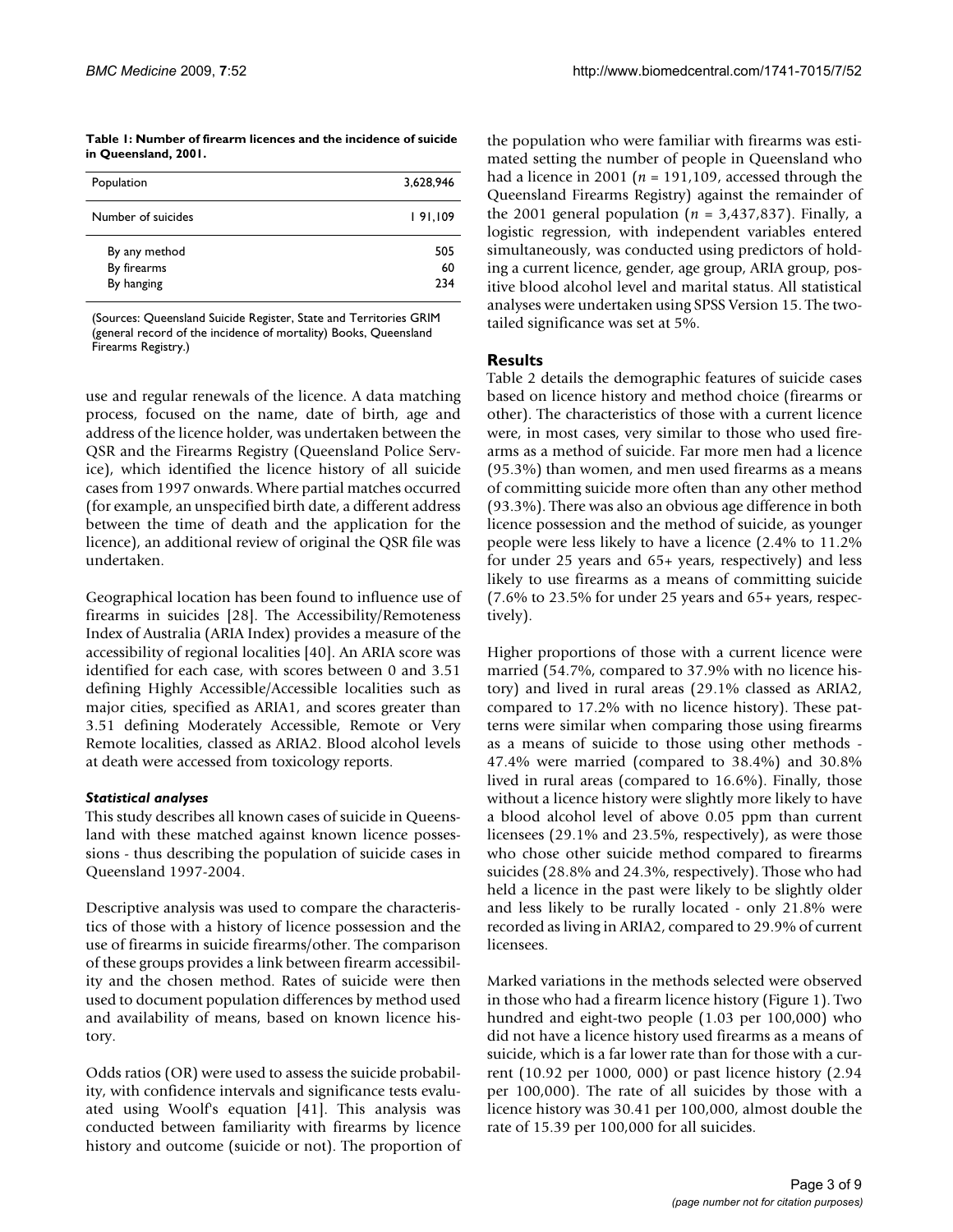|        |                                | <b>Licence history</b> |                |                  | Suicide method  |                  |
|--------|--------------------------------|------------------------|----------------|------------------|-----------------|------------------|
|        |                                | At death               | In the past    | No record        | <b>Firearms</b> | Other            |
| Gender | Male                           | 262<br>(95.3%)         | 183<br>(96.8%) | 3100<br>(77.4%)  | 461<br>(93.3%)  | 3084<br>(77.6%)  |
|        | Female                         | 13<br>(4.7%)           | 6<br>(3.2%)    | 905<br>(22.6%)   | 33<br>(6.7%)    | 891<br>(22.4%)   |
| Age    | $25$                           | 18<br>(2.4%)           | 3<br>(0.4%)    | 742<br>(97.2%)   | 58<br>(7.6%)    | 705<br>(92.4%)   |
|        | $25 - 64$                      | 200<br>(6.3%)          | 143<br>(4.5%)  | 2,849<br>(89.2%) | 317<br>(9.9%)   | 2,875<br>(90.1%) |
|        | $65+$                          | 57<br>(11.2%)          | 43<br>(8.5%)   | 407<br>(80.3%)   | 119<br>(23.5%)  | 388<br>(76.5%)   |
|        | Married/De facto               | 134<br>(54.7%)         | 74<br>(46.2%)  | 1,246<br>(37.9%) | 201<br>(47.4%)  | 1,253<br>(38.4%) |
|        | Blood alcohol level = 0.05 ppm | 163<br>(23.5%)         | 126<br>(20.3%) | 2,386<br>(29.1%) | 278<br>(24.3%)  | 2,397<br>(28.8%) |
|        | ARIA2                          | 192<br>(29.9%)         | 147<br>(21.8%) | 3,232<br>(17.2%) | 337<br>(30.8%)  | 3,234<br>(16.6%) |

#### **Table 2: Demographic factors of all suicide cases presented by licence history and suicide method.**

(Note: Comparisons are between all groups with those with a licence at time of death.)

ARIA2 = areas listed as moderately accessible, remote or very remote areas in the

Accessibility/Remoteness Index of Australia

The relationship between firearm familiarity (those with a licence history) and the likelihood of their committing suicide is explored in Table 3. This shows a very highly significant relationship between those who are familiar with firearms and the risk of suicide (OR =  $2.09$ ,  $P < 0.001$ ), expressing double suicide rate in those with an identified exposure to weapons.

A logistic regression analysis (Table 4) was undertaken in order to study the factors found to be associated with using firearms as a means of suicide. The strongest relationship to the choice of firearms as a method was a current licence (OR = 14.16, *P* < 0.001). Age and gender (65+ years: OR = 2.81, *P* < 0.001; males: OR = 2.52, *p* < 0.001) were also significant factors. Whilst being married or having a positive blood alcohol level were not significant, accessibility indicated a greater likelihood of those in more regional and remote areas to use firearms (OR = 2.26,  $P < 0.05$ ).

The main deviations from the identified relationship between those with a current licence and the selection of firearms as a suicide method occurred: (i) where an available firearm was not used  $(n = 108)$ ; or (ii) where those without a licence history used a weapon to commit suicide (*n* = 282). Table 5 summarizes the characteristics of these groups.

Among males with a licence, a greater proportion of those younger than 25 years of age used an alternative method - 60.0%, compared to 26.5% of those aged 65+ years. Also a greater proportion of ARIA1 men selected alternative means (42.9%, compared to 28.6% for ARIA2). For those without a licence history, but who had used firearms as a means of committing suicide, a greater proportion of both men and women were from ARIA2 (12.6% and 6.5%, respectively). In general, women are far less likely to use firearms as a suicide method which makes it more difficult to identify any significant trends. However, it is interesting to note that of the 13 females with a licence, seven used an alternative method. Twenty-five females with no identifiable licence were recorded as using firearms to suicide, suggesting they may have had access to firearms licensed to another person in their home [15].

#### **Discussion**

This research, drawing on the evidence of firearms suicides during 1997 to 2004, furthers the understanding of the relationship between access to means, method familiarity and method choice. It also supports more recent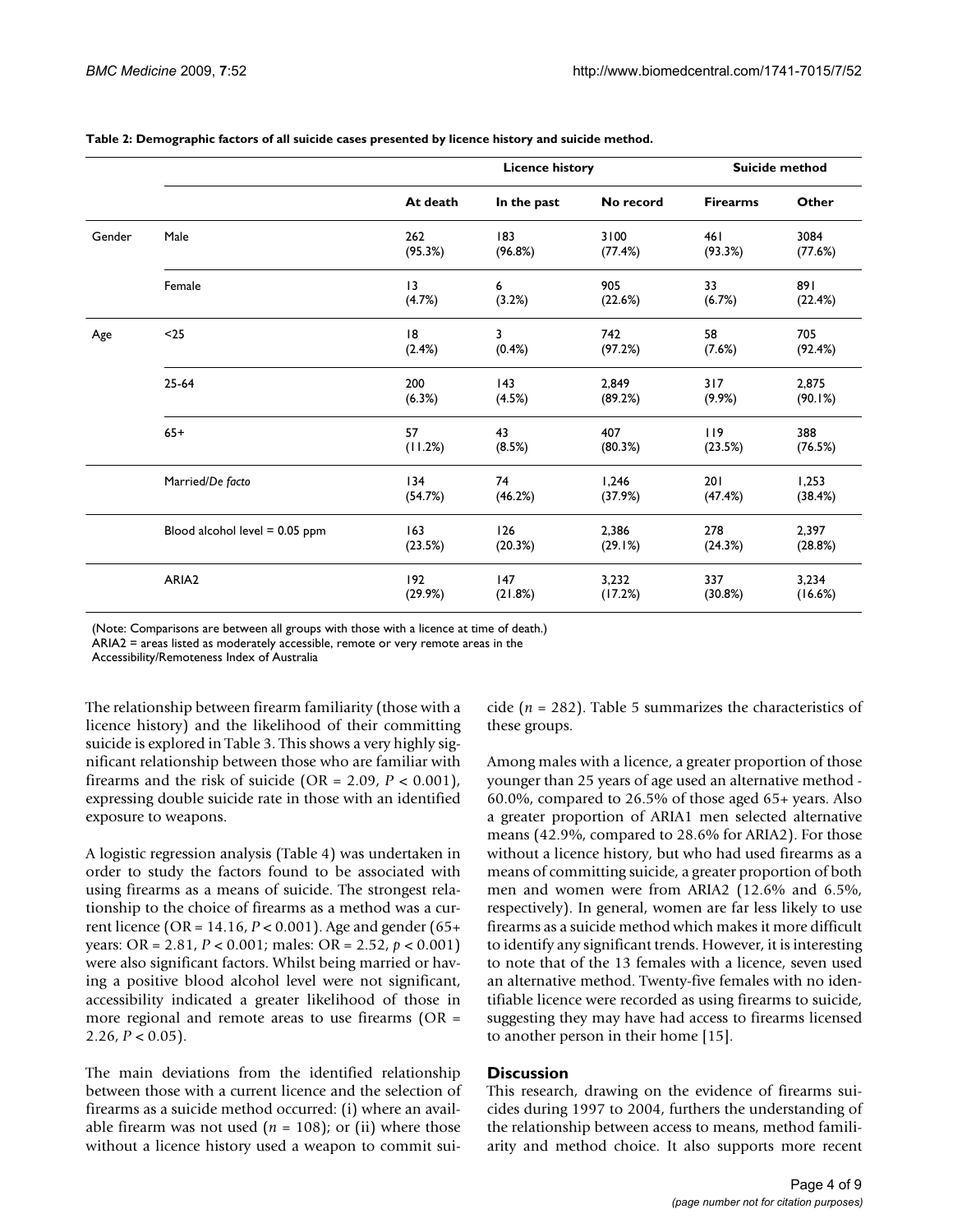



work arguing for a broader explanation of factors (including socidemographic) impacting on the use of firearms as a means of suicide [7]. It demonstrates that not only is there a greater likelihood that those familiar with firearms and having access to them would select firearms as a means for suicide, but also that there is a greater likelihood of suicide by any means among this group.

Results from the logistic regression identified significant factors for those most commonly selecting firearms as a method of suicide. These included age, location and firearm access, with older males from regional areas with access to a firearm being the most likely group to use firearms to commit suicide.

The presence of firearms has been found to be associated with a significantly higher risk of suicide by the use of firearms in men than women. This is consistent with some other studies [42]. Additionally, this research found that the risk of suicide by any means was more than doubled in those with a licence history ( $OR = 2.09$ ,  $P < 0.001$ ).

A number of other studies have explored the link between suicide and firearm access. At a regional level, associations between higher firearm availability and total suicide rates have been identified [21,22,25]. However, small samples and the effects of overall firearm accessibility often make it difficult to confirm the relationship. Beautrais *et al*. [17], in a study of 197 suicide cases in New Zealand, found a positive, but non-significant, association between firearm access in the home and the selection of this means of suicide (OR = 1.4, *P* > 0.05). Kellerman *et al*. [20] found an increased suicide risk (OR =  $4.8$ ) where a firearm was available in the home. Studies focusing on links between recent firearm access and suicide risk also found an

| Table 3: Risk of suicide on the basis of licence possession. |  |  |  |  |  |  |
|--------------------------------------------------------------|--|--|--|--|--|--|
|--------------------------------------------------------------|--|--|--|--|--|--|

|                            |     | <b>Suicide Risk</b> |         |       |            |       |                         |
|----------------------------|-----|---------------------|---------|-------|------------|-------|-------------------------|
|                            |     | <b>Suicide</b>      | Control | z     | Odds ratio |       | 95% confidence interval |
| History of firearm licence | Yes | 464                 | 190645  | 14.98 | 2.09       | 90. ا | 2.30                    |
|                            | No. | 4005                | 3433832 |       |            |       |                         |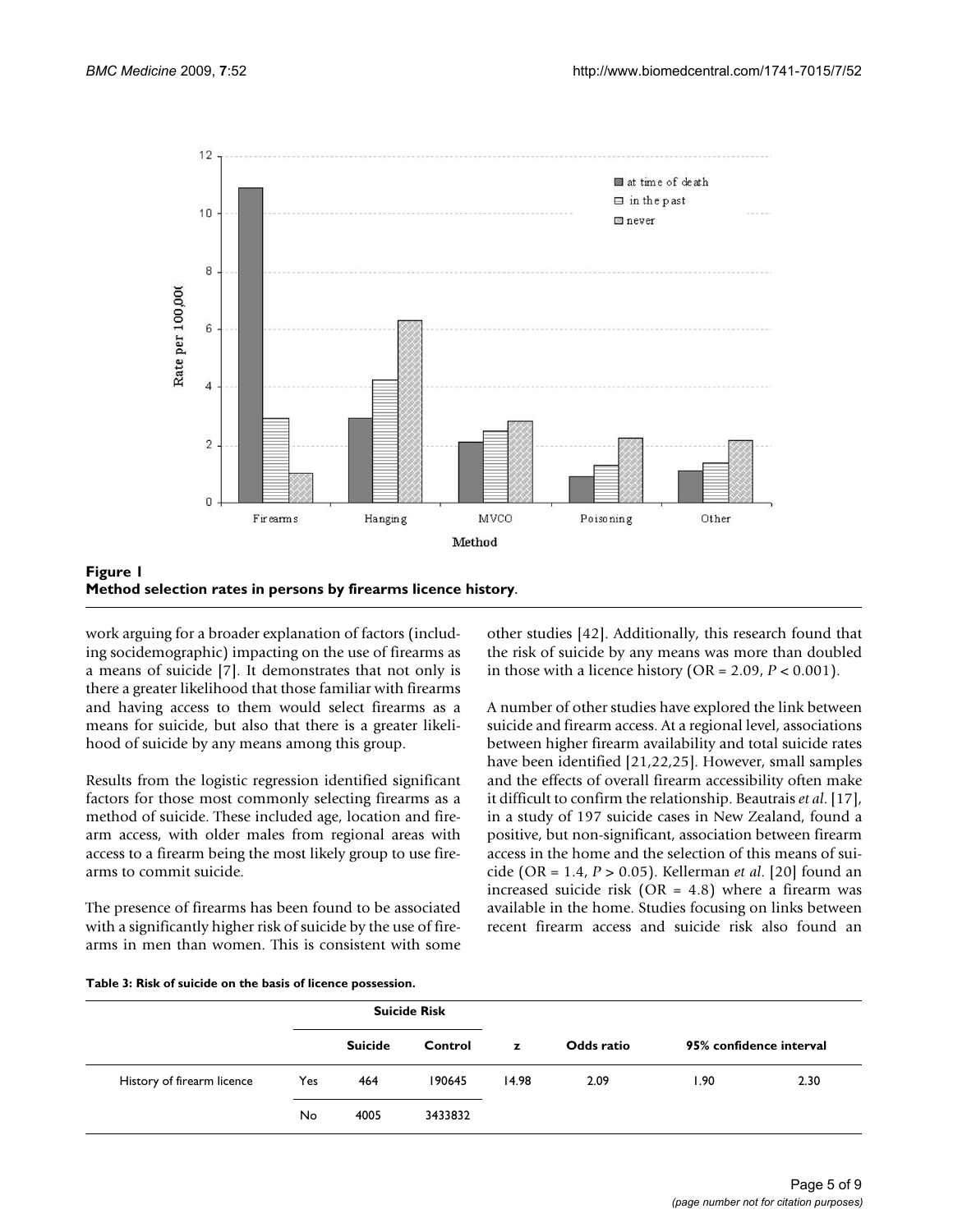**Table 4: Logistic regression results showing predictors of the selection of firearms as a suicide method.**

|                                                                                                             |             | <b>Confidence Interval</b> |              |  |
|-------------------------------------------------------------------------------------------------------------|-------------|----------------------------|--------------|--|
| Variables in the equation                                                                                   | Exp $b$ #   | Lower                      | <b>Upper</b> |  |
| Age:                                                                                                        |             |                            |              |  |
| under 25 <sup>+</sup>                                                                                       |             |                            |              |  |
| $25 - 64$                                                                                                   | 0.945       | .630                       | 1.418        |  |
| $65+$                                                                                                       | $2.805***$  | 1.737                      | 4.532        |  |
| Gender                                                                                                      |             |                            |              |  |
| Male/Femalet                                                                                                | $2.519***$  | 1.606                      | 3.952        |  |
| Licence at death:                                                                                           |             |                            |              |  |
| Yes/Nevert                                                                                                  | $14.160***$ | 10.040                     | 19.970       |  |
| Accessibility:                                                                                              |             |                            |              |  |
| ARIA1+/ARIA2                                                                                                | $2.261*$    | 1.641                      | 3.113        |  |
| Married:                                                                                                    |             |                            |              |  |
| Yes/Other†                                                                                                  | 1.216       | 0.917                      | 1.615        |  |
| Blood alcohol $\geq$ 0.05:                                                                                  |             |                            |              |  |
| Yes/Not                                                                                                     | 0.899       | 0.656                      | 1.232        |  |
| Final model:                                                                                                |             |                            |              |  |
| Cox and Snell R <sup>2</sup> = 0.116, Nagalkerke R <sup>2</sup> = 0.245, $\chi^2(1)$ = 354.023, $p < 0.001$ |             |                            |              |  |

# \* *p* < 0.05, \*\* *p* < 0.01, \*\*\* *p* < 0.001

† Reference category

increased risk among those who had recently purchased handguns [11,43].

Given the significance of the finding of an elevated suicide risk in those with a history of firearm access, some consideration of the possible differences in this group is warranted. Few studies have explored the mental health [44] and rates of depression and suicide ideation [45] among those with access to firearms, but found no significant links. Gun owners are known to be a relatively consistent demographic group [46]. In our study the profile of those choosing firearms as a means of suicide showed them to be older regional men, many of whom were farmers. The higher incidence of suicides in older men, and in regional localities, is well documented [38], as are the higher rates among Australian farmers [47,48]. In seeking to explain the higher suicide rates of farmers in the UK, Booth *et al*. suggested a number of factors, including a more functional attitude to death associated with the nature of the farming lifestyle [49]. Such attitudes are likely to be reinforced over time, with Hendrix [46] suggesting a cultural transmission of values surrounding firearms. There is a need for further exploration of these relationships with elevated suicide rates.

#### *Method choice: access versus selection*

The present study (Figure 1) showed that, amongst current licensees, firearms remained the preferred method of suicide (10.92 per 100,000), in contrast to those without a licence history for whom hanging was the most preferred method (6.31 per 100,000) and firearms the least preferred (1.03 per 100,000). Further, for those with documented familiarity with firearms, holding a current or past licence, there was a greater likelihood of their committing suicide compared to those without such a history  $(OR = 2.09, P < 0.001).$ 

Of particular interest were individuals with an identified access to firearms who used other means of suicide (*n* = 108). They were more likely to be younger people from ARIA1 areas - thus poorly aligning with the more usual characteristic of firearm suicides. Such a choice (by seven of the 15 males aged less than 25 years from ARIA1) is consistent with the increasing choice of hanging among young males, both in Australia [31] and internationally [50].

The evidence shows that those who accessed firearms without a licence were significantly more likely to be older, male and from ARIA2. This group aligns well with the profile of those selecting firearms, with the exception of current licence holders. There was no significant age difference for females; however, they were significantly more often from ARIA2 (Table 5).

While the access restrictions introduced in 1996 were intended to limit firearm use to those with licences, there are a number of likely avenues by which illegal access can be achieved - for example, through access to firearms in the home, through work or social networks or through theft. Studies by Smith [15] and Ikeda *et al*. [14] documented access without ownership, particularly by females and young males, who were the least likely to hold a licence. In their investigation of firearm theft, Bricknell and Mozous [16] showed that a greater proportion of Queensland thefts occurred in rural and regional areas,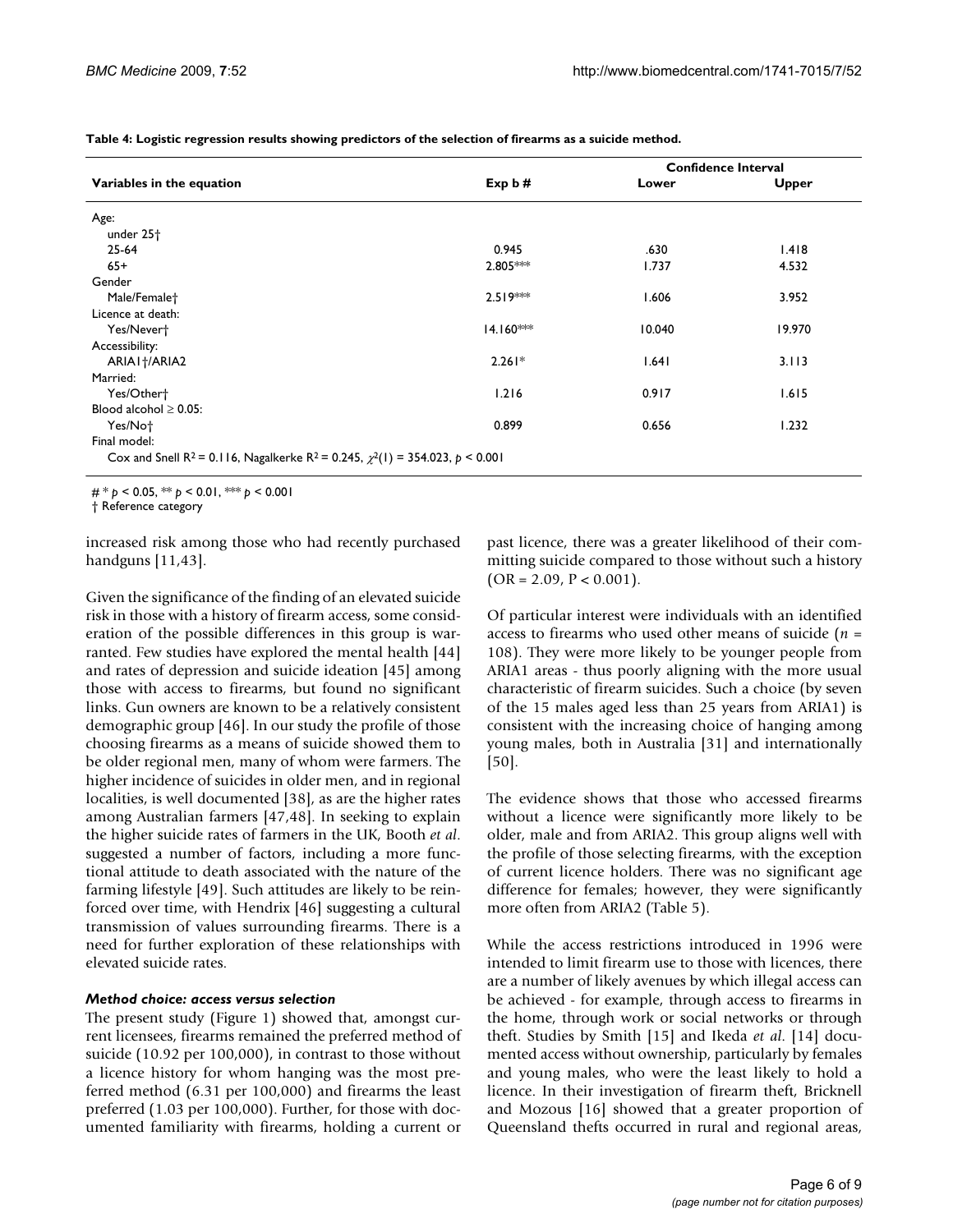|         |                   |                                                     | Age                      |                         |                               |  |
|---------|-------------------|-----------------------------------------------------|--------------------------|-------------------------|-------------------------------|--|
|         |                   | $25$                                                | $25 - 64$                | $65+$                   | <b>Comparison ARIAI/ARIA2</b> |  |
|         |                   | Current firearm licence - other suicide method used |                          |                         |                               |  |
| Males   | <b>ARIAI</b>      | 9(60.0%)<br>$n = 15$                                | 61 (45.2%)<br>$n = 135$  | 9(26.5%)<br>$n = 34$    | 79 (42.9%)<br>$n = 184$       |  |
|         | ARIA <sub>2</sub> | $0(0\%)$<br>$n = 3$                                 | 17 (30.9%)<br>$n = 55$   | 5(26.3%)<br>$n = 19$    | 22 (28.6%)<br>$n = 77$        |  |
|         |                   |                                                     |                          |                         |                               |  |
| Females | <b>ARIAI</b>      | $0(0\%)$<br>$n = 0$                                 | $4(50.0\%)$<br>$n = 8$   | $0(0\%)$<br>$n = 0$     | 4 (50.0%)<br>$n = 8$          |  |
|         | ARIA <sub>2</sub> | $0(0\%)$<br>$n = 0$                                 | $(50.0\%)$<br>$n = 2$    | 2(66.7%)<br>$n = 3$     | $3(60.0\%)$<br>$n = 5$        |  |
|         |                   | No licence history - firearm suicide method used    |                          |                         |                               |  |
| Males   | <b>ARIAI</b>      | 25 (5.8%)<br>$n = 433$                              | 116(6.5%)<br>$n = 1,776$ | 43 (16.5%)<br>$n = 261$ | 184 (7.4%)<br>$n = 2470$      |  |
|         | ARIA <sub>2</sub> | 15(11.4%)<br>$n = 132$                              | 37 (10.9%)<br>$n = 341$  | 15 (25.9%)<br>$n = 58$  | 67 (12.6%)<br>$n = 531$       |  |
|         |                   |                                                     |                          |                         |                               |  |
| Females | <b>ARIAI</b>      | 5(4.1%)<br>$n = 121$                                | 8(1.4%)<br>$n = 558$     | 3(3.9%)<br>$n = 77$     | 16(2.1%)<br>$n = 756$         |  |
|         | ARIA <sub>2</sub> | 3(7.9%)<br>$n = 38$                                 | 6(6.4%)<br>$n = 94$      | $0(0\%)$<br>$n = 7$     | 9(6.5%)<br>$n = 139$          |  |

#### **Table 5: Incidence of suicide where availability or use are not consistent with licence status.**

ARIA = Accessibility/Remoteness Index of Australia; ARIA1 = highly accessible or accessible localities; ARIA2 = moderately accessible, remote or very remote localities.

(Note: data presented by observed number in group, % of group and total number in group (all methods). Six cases without a licence could not have their ARIA score determined.)

and that only 57% of licensed owners complied with the safe storage requirements. Thus it can be seen that it is relatively easy for unlicensed people to obtain access to firearms.

While accessibility is a critical element of choice, this research demonstrates that a licence is not a necessary factor in determining firearm accessibility. Further, where access is present through a licence, this may also not be a sufficient factor in determining the choice of the method of suicide. The relevant number of those using other means demonstrates that the choice of method is also greatly influenced by age and location, with illegal access occurring more frequently in regional locations.

#### *Limitations*

Owning a current firearm licence has been used as a proxy for current access. Although this is a good indicator of access, there are situations where a person with a licence may not have immediate access, for example, when away from their normal residence. On the other hand, for those without a licence there are a number of mechanisms by which firearms can be accessed. Those with a past licence may still retain their old weapon. Further, those without a license can obtain weapons stored by known licence holders (sometimes within their household) or illegal weapons.

The identification of licensed persons used the most detailed information available, integrating information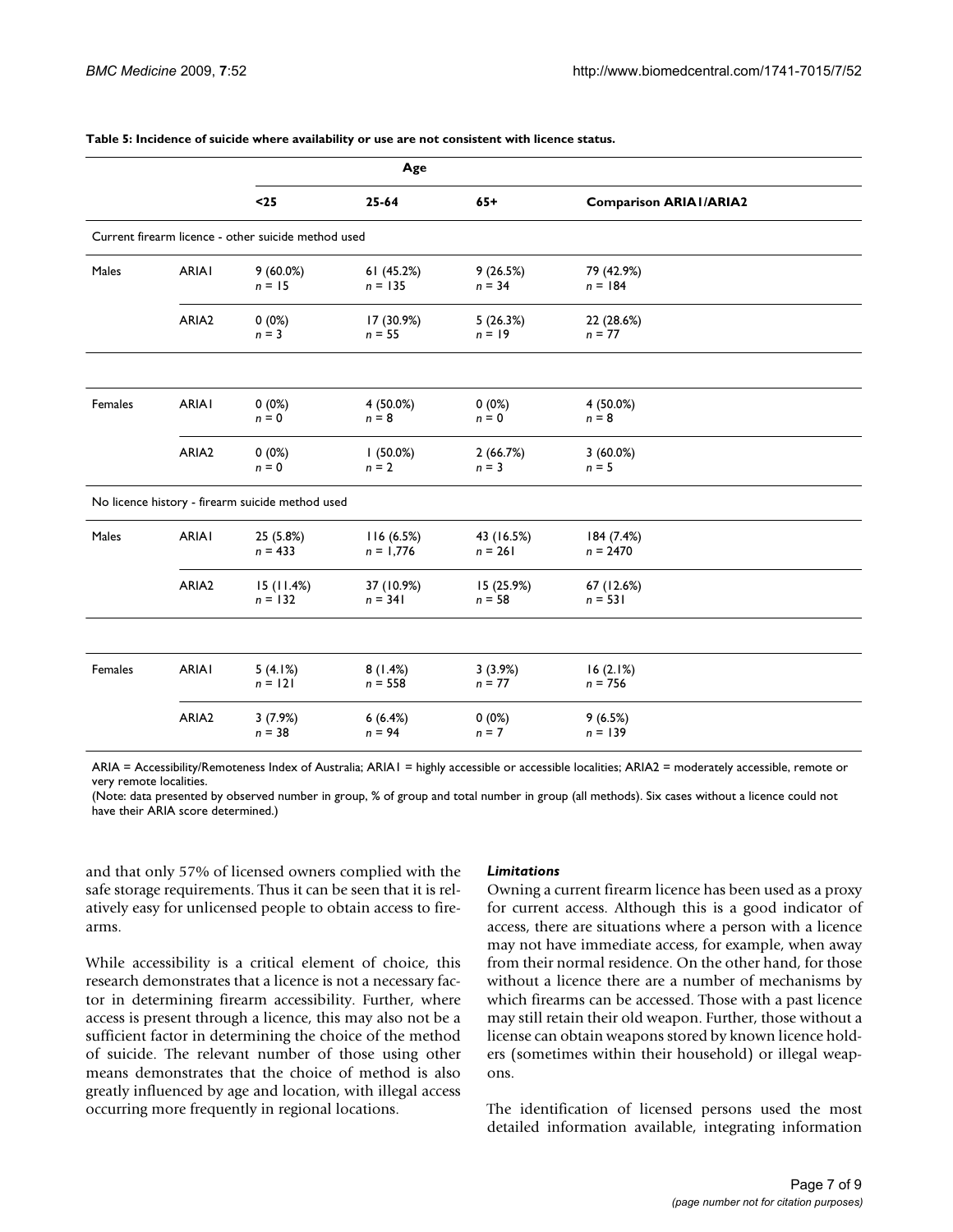from the QSR with that from the Firearms Registry. However, it is possible that inaccurate reporting or recording of information could have occurred in the documentation of some cases.

Firearm suicide is predominantly a method chosen by males; thus, the numbers of reported female cases were low and the possibility of identifying statistical differences, for example across age classes, was limited.

This study relied on data from the QSR, limiting the analysis to Queensland. Similar analyses for all of Australia, while certainly possible, are constrained in their effectiveness by recognised issues with national data quality [51,52].

# **Conclusion**

This research suggests that familiarity with and access to firearms is central not only to the choice of this method, but is also linked to a greater likelihood of committing suicide by any method. Factors such as gender, age and geographical location impact on the choice of this means, with older regional males the most likely to choose firearms. It is apparent that access to firearms has been possible for a large number of persons without a current licence; however, a valid licence increases the likelihood of this choice as a suicide method, even if it is not an essential prerequisite.

In progressing firearms policy, the implementation of more stringent secure storage requirements and further licensing restrictions are likely to contribute to continued reductions in firearm suicides, and also reduce the overall familiarity with firearms in the community. While this study was limited to Queensland, its results are possibly relevant for other jurisdictions, particularly states with high prevalence of firearms suicides.

## **Abbreviations**

OR: odds ratio; QSR: Queensland Suicide Register; ARIA: Accessibility/Remoteness Index of Australia; ARIA1: highly accessible or accessible localities; ARIA2: moderately accessible, remote or very remote localities.

## **Competing interests**

The authors declare that they have no competing interests.

## **Authors' contributions**

HK participated in the design of the study, linking data from the QSR and the Firearm Registry, performed the statistical analysis and contributed to the writing of the paper. JS contributed to the data analysis and the writing of the paper. DDL conceived the study, participated in its design and helped to finalize the manuscript for publication. All authors read and approved the final manuscript.

#### **Acknowledgements**

We are grateful to the Queensland Firearms Registry (Queensland Police) for their co-operation and support in the provision of data on firearms registration. We are also indebted to the Queensland Health for the continuing support of the Queensland Suicide Register. We should also like to thank the reviewers for their comments.

#### **References**

- 1. Ajdacic-Gross V, Killias M, Hepp U, Gadola E, Bopp M, Lauber C, Schnyder U, Gutzwiller F, Rössler W: **[Changing times: a longitu](http://www.ncbi.nlm.nih.gov/entrez/query.fcgi?cmd=Retrieve&db=PubMed&dopt=Abstract&list_uids=16946021)[dinal analysis of international firearm suicide data.](http://www.ncbi.nlm.nih.gov/entrez/query.fcgi?cmd=Retrieve&db=PubMed&dopt=Abstract&list_uids=16946021)** *Am J Public Health* 2006, **96:**1752-1755.
- 2. Beautrais AL, Fergusson DM, Horwood LJ: **[Firearms legislation](http://www.ncbi.nlm.nih.gov/entrez/query.fcgi?cmd=Retrieve&db=PubMed&dopt=Abstract&list_uids=16476153) [and reductions in firearm-related suicide deaths in New Zea](http://www.ncbi.nlm.nih.gov/entrez/query.fcgi?cmd=Retrieve&db=PubMed&dopt=Abstract&list_uids=16476153)[land.](http://www.ncbi.nlm.nih.gov/entrez/query.fcgi?cmd=Retrieve&db=PubMed&dopt=Abstract&list_uids=16476153)** *Aust N Z J Psychiatry* 2006, **40:**253-259.
- 3. Kapusta ND, Etzersdorfer E, Krall C, Sonneck G: **[Firearm legisla](http://www.ncbi.nlm.nih.gov/entrez/query.fcgi?cmd=Retrieve&db=PubMed&dopt=Abstract&list_uids=17766767)[tion reform in the European Union: impact on firearm avail](http://www.ncbi.nlm.nih.gov/entrez/query.fcgi?cmd=Retrieve&db=PubMed&dopt=Abstract&list_uids=17766767)[ability, firearm suicide and homicide rates in Austria.](http://www.ncbi.nlm.nih.gov/entrez/query.fcgi?cmd=Retrieve&db=PubMed&dopt=Abstract&list_uids=17766767)** *Br J Psychiatry* 2007, **191:**253-257.
- 4. Lambert MT, Silva PS: **[An update on the impact of gun control](http://www.ncbi.nlm.nih.gov/entrez/query.fcgi?cmd=Retrieve&db=PubMed&dopt=Abstract&list_uids=9627930) [legislation on suicide.](http://www.ncbi.nlm.nih.gov/entrez/query.fcgi?cmd=Retrieve&db=PubMed&dopt=Abstract&list_uids=9627930)** *Psychiatr Q* 1998, **69:**127-134.
- 5. Mann JJ, Apter A, Bertolote J, Beautrais A, Currier D, Haas A, Hegerl U, Lonnqvist J, Malone K, Marusic A, Mehlum L, Patton G, Phillips M, Rutz W, Rihmer Z, Schmidtke A, Shaffer D, Silverman M, Takahashi Y, Varnik A, Wasserman D, Yip P, Hendin H: **[Suicide prevention](http://www.ncbi.nlm.nih.gov/entrez/query.fcgi?cmd=Retrieve&db=PubMed&dopt=Abstract&list_uids=16249421) [strategies: a systematic review.](http://www.ncbi.nlm.nih.gov/entrez/query.fcgi?cmd=Retrieve&db=PubMed&dopt=Abstract&list_uids=16249421)** *JAMA* 2005, **294:**2064-2074.
- 6. Ozanne-Smith J, Ashby K, Newstead S, Stathakis VZ, Clapperton A: **[Firearm related deaths: the impact of regulatory reform.](http://www.ncbi.nlm.nih.gov/entrez/query.fcgi?cmd=Retrieve&db=PubMed&dopt=Abstract&list_uids=15470007)** *Inj Prev* 2004, **10:**280-286.
- 7. Klieve H, Barnes M, De Leo D: **[Controlling firearms use in Aus](http://www.ncbi.nlm.nih.gov/entrez/query.fcgi?cmd=Retrieve&db=PubMed&dopt=Abstract&list_uids=18839044)[tralia: has the 1996 gun law reform produced the decrease in](http://www.ncbi.nlm.nih.gov/entrez/query.fcgi?cmd=Retrieve&db=PubMed&dopt=Abstract&list_uids=18839044) [rates of suicide with this method?](http://www.ncbi.nlm.nih.gov/entrez/query.fcgi?cmd=Retrieve&db=PubMed&dopt=Abstract&list_uids=18839044)** *Soc Psychiatry Psychiatr Epidemiol* 2009, **44:**285-292.
- 8. Lester D: **Preventing suicide by restricting access to methods for suicide.** *Arch Suicide Res* 1998, **4:**7-24.
- 9. Hemenway D, Azrael D, Miller M: **[Gun use in the United States:](http://www.ncbi.nlm.nih.gov/entrez/query.fcgi?cmd=Retrieve&db=PubMed&dopt=Abstract&list_uids=11144624) [results from two national surveys.](http://www.ncbi.nlm.nih.gov/entrez/query.fcgi?cmd=Retrieve&db=PubMed&dopt=Abstract&list_uids=11144624)** *Inj Prev* 2000, **6:**263-267.
- 10. Powell KE, Jacklin BC, Nelson DE, Bland S: **[State estimates of](http://www.ncbi.nlm.nih.gov/entrez/query.fcgi?cmd=Retrieve&db=PubMed&dopt=Abstract&list_uids=9618633) [household exposure to firearms, loaded firearms, and hand](http://www.ncbi.nlm.nih.gov/entrez/query.fcgi?cmd=Retrieve&db=PubMed&dopt=Abstract&list_uids=9618633)[guns, 1991 through 1995.](http://www.ncbi.nlm.nih.gov/entrez/query.fcgi?cmd=Retrieve&db=PubMed&dopt=Abstract&list_uids=9618633)** *Am J Public Health* 1998, **88:**969-972.
- 11. Cummings P, Koepsell TD, Grossman DC, Savarino J, Thompson RS: **[The association between the purchase of a handgun and](http://www.ncbi.nlm.nih.gov/entrez/query.fcgi?cmd=Retrieve&db=PubMed&dopt=Abstract&list_uids=9224179) [homicide or suicide.](http://www.ncbi.nlm.nih.gov/entrez/query.fcgi?cmd=Retrieve&db=PubMed&dopt=Abstract&list_uids=9224179)** *Am J Public Health* 1997, **87:**974-978.
- 12. Duggan M: **Guns and suicide.** In *Evaluating guns policy: effects on crime and violence* Edited by: Ludwig J, Cook PJ. Washington, DC: Brookings Institution Press; 2003:41-73.
- 13. Lester D: **[Gun ownership and suicide in the United States.](http://www.ncbi.nlm.nih.gov/entrez/query.fcgi?cmd=Retrieve&db=PubMed&dopt=Abstract&list_uids=2788293)** *Psychol Med* 1989, **19:**519-21.
- 14. Ikeda RM, Dahlberg LL, Kresnow MJ, Sacks JJ, Mercy JA: **[Studying](http://www.ncbi.nlm.nih.gov/entrez/query.fcgi?cmd=Retrieve&db=PubMed&dopt=Abstract&list_uids=12642560) ['exposure' to firearms: household ownership vs. access.](http://www.ncbi.nlm.nih.gov/entrez/query.fcgi?cmd=Retrieve&db=PubMed&dopt=Abstract&list_uids=12642560)** *Inj Prev* 2003, **9:**53-57.
- 15. Smith TW: *National Gun Policy Survey of the National Opinion Research Center: Research findings* Chicago: National Opinion Research Center, University of Chicago; 2001.
- 16. Bricknell S, Mouzos J: *Firearms theft in Australia 2005-06. Research and public policy series (No. 82)* Canberra: Australian Institute of Criminology; 2007.
- 17. Beautrais AL, Joyce PR, Mulder RT: **[Access to firearms and the](http://www.ncbi.nlm.nih.gov/entrez/query.fcgi?cmd=Retrieve&db=PubMed&dopt=Abstract&list_uids=9034462) [risk of suicide: a case control study.](http://www.ncbi.nlm.nih.gov/entrez/query.fcgi?cmd=Retrieve&db=PubMed&dopt=Abstract&list_uids=9034462)** *Aust N Z J Psychiatry* 1996, **30:**741-748.
- 18. Killias M: **[International correlations between gun ownership](http://www.ncbi.nlm.nih.gov/entrez/query.fcgi?cmd=Retrieve&db=PubMed&dopt=Abstract&list_uids=8485675) [and rates of homicide and suicide.](http://www.ncbi.nlm.nih.gov/entrez/query.fcgi?cmd=Retrieve&db=PubMed&dopt=Abstract&list_uids=8485675)** *CMAJ* 1993, **148:**1721-1725.
- 19. Brent DA, Perper JA, Allman CJ, Moritz GM, Wartella ME, Zelenak JP: **[The presence and accessibility of firearms in the homes of](http://www.ncbi.nlm.nih.gov/entrez/query.fcgi?cmd=Retrieve&db=PubMed&dopt=Abstract&list_uids=1820470) [adolescent suicides: A case-control study.](http://www.ncbi.nlm.nih.gov/entrez/query.fcgi?cmd=Retrieve&db=PubMed&dopt=Abstract&list_uids=1820470)** *JAMA* 1991, **266:**2989-2995.
- 20. Kellermann AL, Rivara FP, Somes G, Reay DT, Francisco J, Banton JG, Prodzinski J, Fligner C, Hackman BB: **[Suicide in the home in rela](http://www.ncbi.nlm.nih.gov/entrez/query.fcgi?cmd=Retrieve&db=PubMed&dopt=Abstract&list_uids=1308093)[tion to gun ownership.](http://www.ncbi.nlm.nih.gov/entrez/query.fcgi?cmd=Retrieve&db=PubMed&dopt=Abstract&list_uids=1308093)** *N Engl J Med* 1992, **327:**467-472.
- Miller M, Azrael D, Hemenway D: [Household firearms ownership](http://www.ncbi.nlm.nih.gov/entrez/query.fcgi?cmd=Retrieve&db=PubMed&dopt=Abstract&list_uids=12192220) **[and suicide rates in the United States.](http://www.ncbi.nlm.nih.gov/entrez/query.fcgi?cmd=Retrieve&db=PubMed&dopt=Abstract&list_uids=12192220)** *Epidemiology* 2002, **13:**517-524.